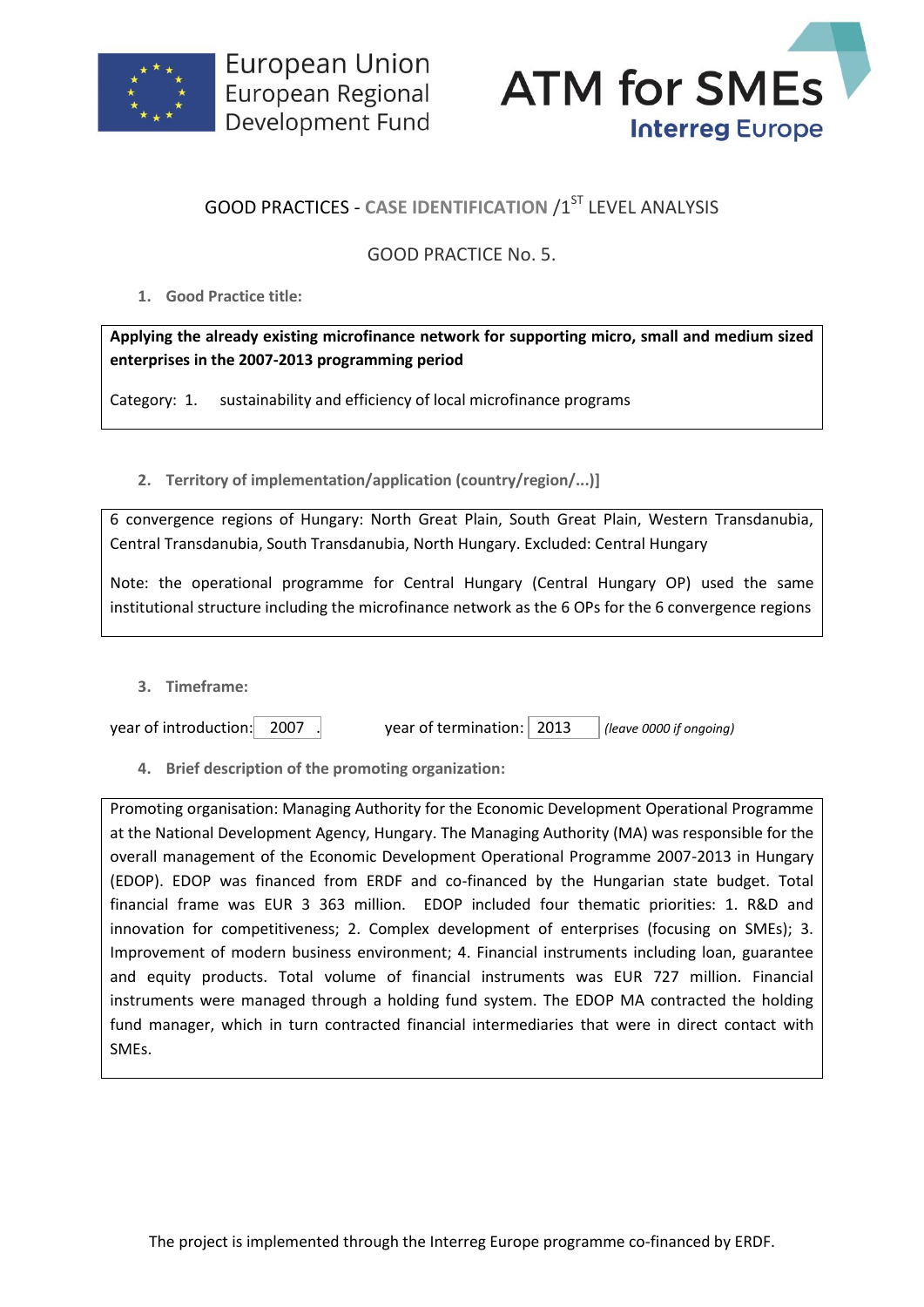



**5. Main objective of the initiative:**

Financial instruments in EDOP targeted SMEs that had difficulties in getting access to finance. Due to high level of transaction costs, high risks (lack of track records and/or collateral) and low profitability the banking system did not serve SMEs at an adequate level even if SMEs had viable projects. Before the EDOP programme microfinance activities had been conducted by local enterprise agencies. They were established in 1992 with the first micro-credit programmes in Hungary and so they had relevant operational experience, knowledge of local economy and local business network. Their involvement aimed at reaching non-bankable but still viable SMEs with good projects from all over Hungary including small settlements.

**6. Brief explanation of the initiative:**

The selection of financial intermediaries under EDOP 2007-2013 was done through open calls. Call requirements have been set so that local enterprise agencies with experience in microfinancing could apply to become intermediaries for the EDOP loan programmes. Once approved, the holding fund manager contracted them on behalf of the EDOP managing authority. Eventually all local enterprise agencies took part in the programme implementation.

**7. Target group and measures to involve the target group:**

Target group of financial instruments in EDOP were SMEs that could not receive financing from markets due market inadequacies. Rate of SMEs with problems in getting access to finance was higher than the EU average (27% HU, 14% EU average, 2005) whereas rate of SMEs relying on banks for financing was lower (54% HU, 79% EU average, 2005). Market failures were identified by gap analyses (ex-ante assessments) before launching refundable schemes including loan products.

**8. Innovativeness:**

Relying on a broad financial intermediary base including members of the existing microfinance network was an important factor in the success of the implementation of EDOP programmes between 2007 and 2013. Particularly, local enterprise agencies contributed to broad outreach of loan products both in geographic and social terms. Local enterprise agencies received their own refinancing financial frame that was calculated based on their financial strength.